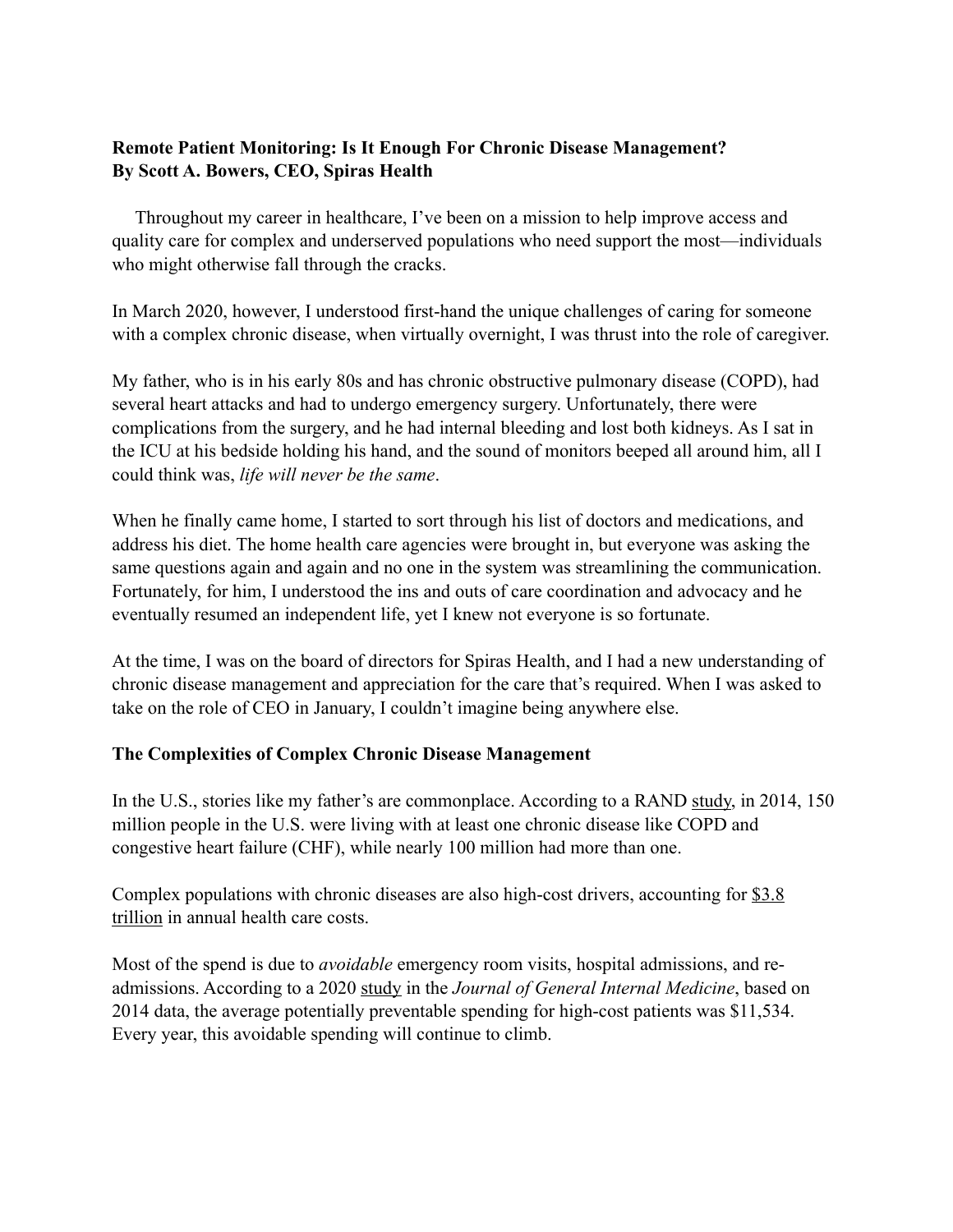Members with chronic diseases often have other comorbidities as well as social determinants of health (SDOH) at play. A 2019 [study](https://jamanetwork.com/journals/jamanetworkopen/fullarticle/2733431) in the journal *JAMA Network Open* found that social and behavioral factors were strongly associated with the development of chronic disease.

Medicare Advantage plans, in particular, attract more members who need chronic disease management than fee-for-service Medicare. In fact, in 2020, 70% of Medicare-eligible seniors with five or more chronic conditions said they were more likely to choose a Medicare Advantage plan compared to those without chronic diseases, a [report](https://bettermedicarealliance.org/wp-content/uploads/2021/05/BMA-State-of-MA-Report-2021.pdf) by Better Medicare Alliance found.

Some Medicare Advantage plans have turned to remote patient monitoring (RPM) to improve health outcomes, their quality metrics, and STAR ratings, and drive patient engagement, but RPM alone isn't enough to solve for the complexities of chronic diseases management.

## **Remote Patient Monitoring Must Be Supported By a Clinical Care Team**

In recent years, there's been a lot of buzz about digital therapeutics, apps, and RPM.

In fact, 60% of healthcare c-suite and clinical leaders think RPM will be the new standard of care within the next two years, a recent [report](https://www.healthcareitnews.com/news/rpm-will-be-new-standard-care-new-study-says) found. Plus, investments in RPM have [nearly doubled](https://healthtransformer.co/record-breaking-year-for-health-innovation-funding-sets-the-stage-for-new-era-of-health-moonshot-fe0bd379a715) between 2019 and 2020, from \$417M to \$941M.

RPM as a standalone solution, however, is not effective for chronic disease management because, like any technology, it's only as good as the rate of adoption and utilization.

One barrier is how older adults engage with digital solutions—if at all. In fact, a [report](https://agingconnected.org/report/) by Older Adults Technology Services from AARP (OATS), found that 22M older adults lack wireline broadband access in their homes. For seniors who do have internet access, they may not understand how to use RPM or be motivated to use it.

Clinical support, therefore, is vital to a patient engagement strategy that uses RPM. In fact, a recent [study](https://jamanetwork.com/journals/jamanetworkopen/fullarticle/2785012?utm_source=For_The_Media&utm_medium=referral&utm_campaign=ftm_links&utm_term=101521) in *JAMA Network Open* found that RPM is effective for chronic disease management but it must be paired with other engagement strategies like health coaching.

Plus, while RPM can gather a ton of data, the clinical care team must know what to do with that data. Whether they're in the home or providing care via telehealth, they must be able to use the data to inform the next steps of the patient's care plan. RPM in the absence of a specialty-trained clinical care team is like an air traffic control technology system without the air traffic controllers.

## **Chronic Disease Management Programs Require a Comprehensive Solution**